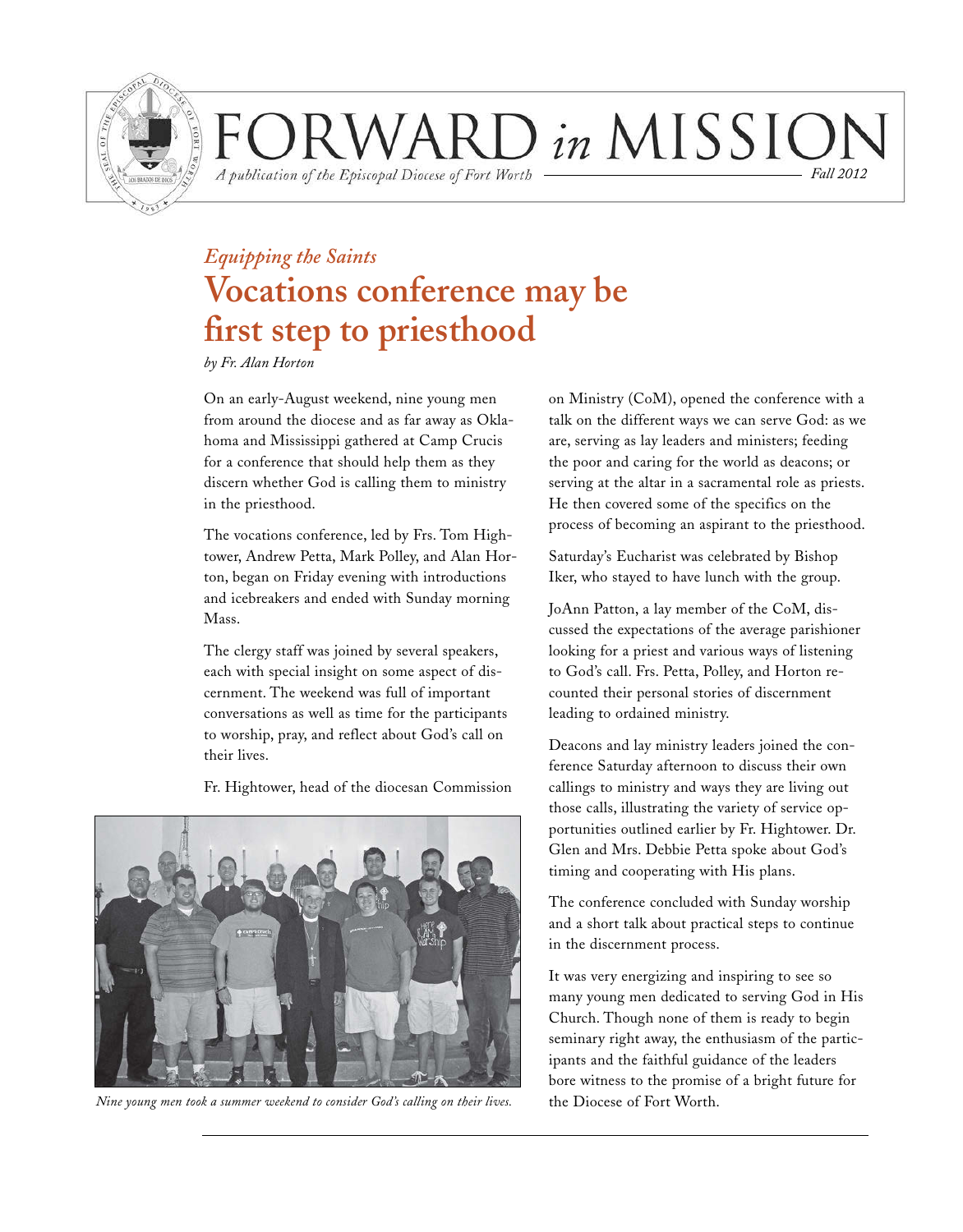### "Love one another with brotherly affection" **Senior Ministry enriches lives** of older church members

While visiting a Houston parish in 2005, Rita Palm noticed that it sponsored a thriving ministry to its senior members. Rita and her husband, Ed, have been meeting the needs of seniors most of their adult lives. Ed develops retirement living facilities, while Rita holds a masters degree in guidance and counseling, working in advocacy and social service roles.

Back home in Fort Worth, Rita discussed the possibility of a Senior Ministry with her rector, who gave her a small office, a page in the parish's weekly newsletter, and enthusiastic support.

It was soon clear that the ministry was "not about meeting financial need" or running a senior center with "bingo and crafts," Rita says. Among the early successes were computer classes and a stroke screening - held at church rather than a clinic that saved at least one life. Things were clicking; ideas sparked. The parish's Memorial Fund, once fallow, is now administered by senior members.

Everyone stays informed through the newsletter page, which is full of variety - from event announcements to spiritual encouragement, health notes (exercise, exercise, exercise!), and other information of particular interest to seniors, such as downsizing or medical directives. Birthday cards, always appreciated, provide "a means of connecting" with those who are rarely seen at church. For those who do stop by, the little office is cozy and chic, a spot to leave a note or borrow a puzzle or large-print book.

A good listener, Rita sometimes has long phone conversations with elderly members coping with crises. She has special concern for shut-in members and has explored a number of transportation solutions to get them to church on Sunday.

The "senior" category spans ages from the 60s through the 90s, so needs and interests vary.

"Those over 75 are less interested in trips," Rita notes.

Ah, the trips! There are frequent day trips to points of interest such as museums or the National Archives. The first overnight trip, a tour of Texas' famed Painted Churches, was a way to spend extra time with a group. Since that time, about 80 individuals have participated in at least one excursion by bus or boat. Destinations have included coastal Mexico, Charleston/Savannah, Alaska, and most recently the Crystal Bridges museum in Arkansas.

One group of travelers has dubbed itself the "Go-Gos." The name, says member Gay Williams, "means you better 'go' while you can, because someday you may not be physically able." She describes the trips as "well-planned and fun. ... You make new friends, renew former friendships, and have a wonderful time seeing new sights."

To anyone planning such an adventure, Rita advises taking a co-leader, since emergencies can come up, requiring immediate attention. Two leaders can split up for a few hours, if necessary, so that the group as a whole can carry on.

### Clergy News

Fr. Christopher Cantrell was installed as Rector

of Church of the

Apostles,

Holy



August. Fr. Joel Hampton will be installed as Rector

of St. Matthias, Dallas, in

Fr. Cantrell

Fort Worth, during the Sunday service on Nov. 4.



Fr. Hampton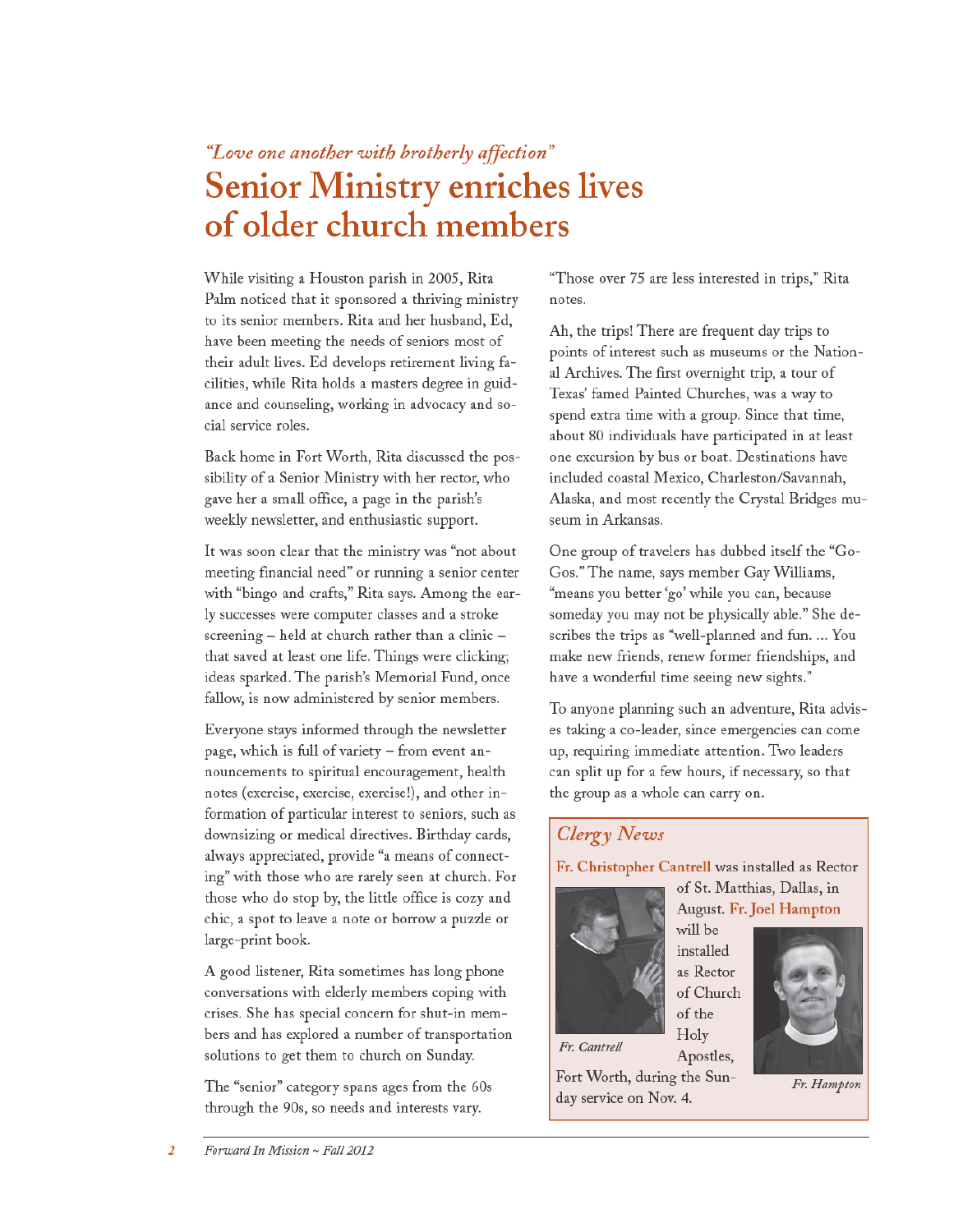# Save the dates!

### **Youth Rally**

Youth Rally is for all those in grades  $6 - 12$ . Come out to Camp Crucis and experience Christ and Christ-centered fellowship in a fun and relaxing setting. This year's Rally takes place Saturday and Sunday, Dec. 8 & 9. Fr. Andrew Petta and Fr. Mark Polley will be our leaders for spiritual discussions and activities inspired by our theme, "Here I am, Lord." Register through Dec. 1 at a rate of \$45 per person. The "walk-on" rate is \$60.

#### Diocesan Altar Guild

LIFT HIGH

The 2013 meeting of the Diocesan Altar Guild for will be held Saturday, Feb. 23, at the Church of the Holy Apostles in Fort Worth. The Rt. Rev. Keith Ackerman will be the keynote speaker. More information will go out to parish Altar Guild directresses later in the year.

#### Daughters of the King dates for 2013

The annual diocesan DOK Lenten retreat is scheduled for Saturday and Sunday, March 2 & 3, at Camp Crucis. The Daughters will hold their Spring Assembly on Saturday, April 13, at St. Peter & St. Paul, Arlington.

For more, contact Darlene Pruitt at metro 214-725-0061 or Dorothy Gregory at 817-675-0812.

#### **Anglicans for Life adult curriculum**

Anyone interested in Project Life, the pro-life instruction series offered by Anglicans for Life, is invited to attend a meeting of pro-life parish coordinators at 1 p.m. on Saturday, Jan. 12, at the Diocesan Center. More information is at anglicansforlife.org, or contact Deacon Gail Kleinschmidt at gck46@att.net.

THE 30<sup>TH</sup> ANNUAL DIOCESAN CONVENTION

Friday and Saturday, Nov. 9 & 10, 2012 St. Vincent's Cathedral Church and School, Bedford

Our 30th Annual Diocesan Convention takes place Friday and Saturday, Nov. 9 & 10, at St. Vincent's Cathedral Church and School in Bedford. This year's theme is "Lift High the Cross." Each parish and mission will be represented by its clergy and the lay delegates elected during January's annual meetings.



Fr. Maneikis

The Rev. V. Stanley Maneikis, senior priest in the diocese, will preach at the Convention Eucharist, which begins at 5 p.m. Friday in the Cathedral. Everyone is welcome to attend.

The Plenary Business Session takes place Saturday. For those who wish to attend, visitor seating will be provided. Also, the meeting will be streamed live over the Internet. Go to the diocesan home page (www.fwepiscopal.org) to link to the stream. The meeting will be gaveled to order at 9 a.m.; Bishop Iker is expected to give his

annual address at about 9:30. Other Convention business includes passage of the 2013 budget, reports from diocesan committees and ministries, and election of members to the Standing Committee and Ecclesiastical Court.

See more at http://www.fwepiscopal.org/diocesanconvention/12convention/main12.htm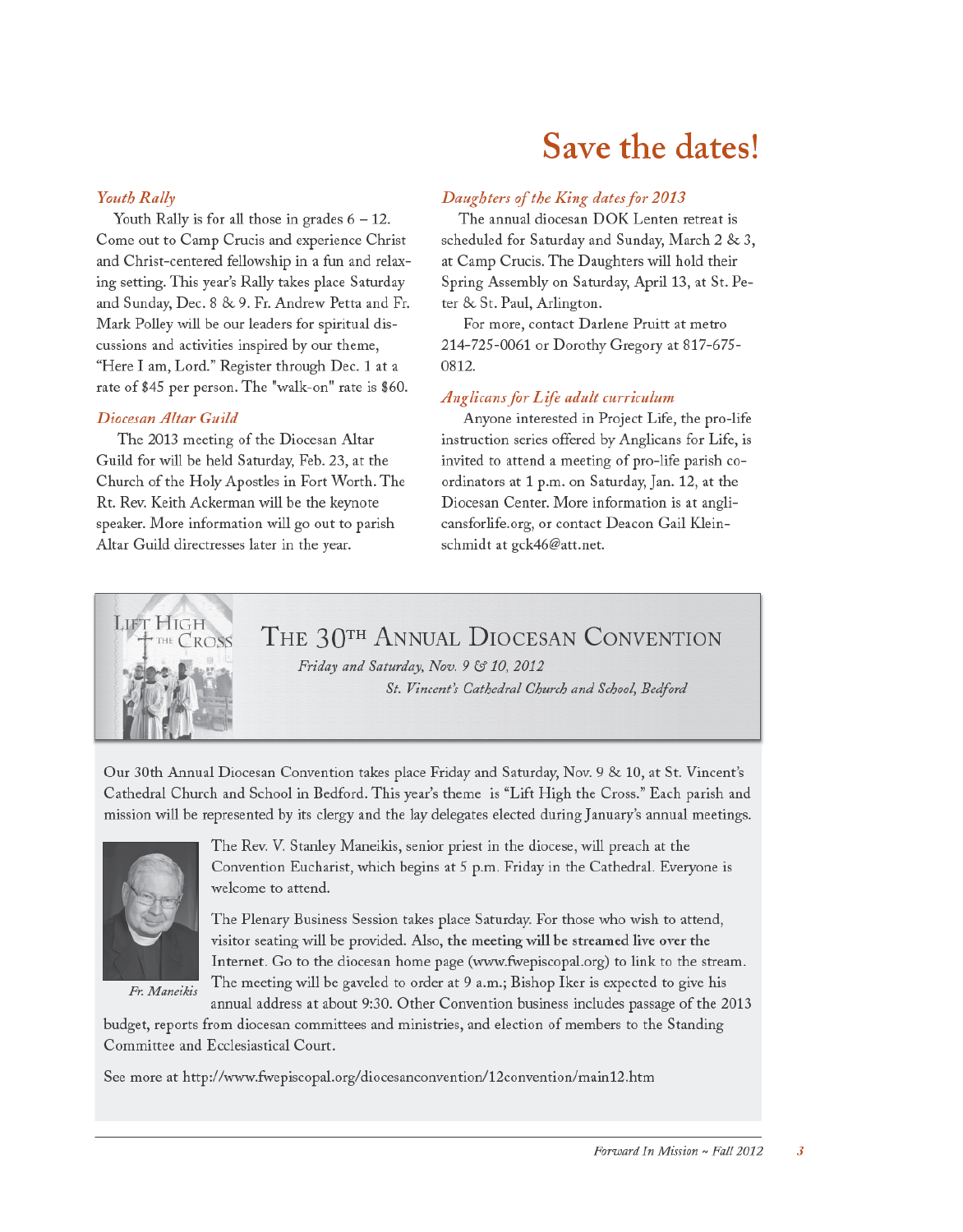### *The Christian life* **One right reason to consider Vestry service**

*by the Rev. Canon Dwight D. Duncan*

In the near future, we will be casting ballots which will have a decisive impact, for better or for worse, on our future ... and I am not referring to that quadrennial circus known as our presidential election. I am referring to our election of Vestry members in our parishes.

Given the nature and purpose of the Vestry it cannot but be the case that its make-up will decisively impact a parish's welfare. The Vestry is not an honorific with no responsibility. No, the Vestry is a body of laity which holds authority over the

*"I believe there is only one right reason for allowing oneself to be considered for vestry, and that is this: You love God, His Church, and your parish so much that you are willing to bleed for them all."*

temporality of the parish (the parish property and assets) and which serves not only as a council of advice to the rector but forms with him a team whose purpose is to discern through prayer and dialogue God's will for the parish and to lead it there. The importance of such a body therefore requires of those who are approached for nomination as well as of the electors a knowledge of what we might call the "right reason(s)" for standing for election and of the qualities of a candidate which

should be "in place."

I believe there is only one right reason for allowing oneself to be considered for vestry, and that is this: You love God, His Church, and your parish so much that you are willing to bleed for them all. After all, we worship and serve a Lord whose leadership required, quite literally, his bleeding for us. And he has said it: " ... whoever would be great among you must be your servant, and whoever would be first among you must be your slave, even as the Son of man came not to be served but to serve, and to give his life as a ransom for many."

Matt. 20.27 If you are not willing to bleed for the glory of God and the well-being of His Church and your parish, then you do NOT belong on the Vestry, and no one should consider nominating you for it.

What does a willingness to bleed for your parish look like in action? Simple: It looks like someone living the Christian life in the way required of every Christian, but which too many excuse themselves from doing. In point of fact, what should be required of Vestry members and by Vestry members of themselves is nothing more than that which should be characteristic of every parishioner. Which is what? Well, to note but a few:

# One's lifestyle and morals should conform to those expected of a disciple of Christ. If that doesn't require bleeding, I don't know what does, given the fact that we are all still "saints in process" and so have within us a lot of disorder, screwiness and sin yet to be eradicated.

# One's ways of dealing with and relating to others must be positive and constructive. Negativity, gossip, uncharitableness towards others in word or deed, unwillingness or inability to keep confidentiality, holding to one's own opinion as if it were "Custer's Last Stand", unwillingness to listen to and seriously/prayerfully consider the insights of others, having an agenda and maneuvering behind the scenes to secure it... these and other vices must be repudiated not just in principle but in fact.

# One's involvement in the parochial life of worship, education, fellowship and service must be full and faithful. That means much more than "regular". It means worship every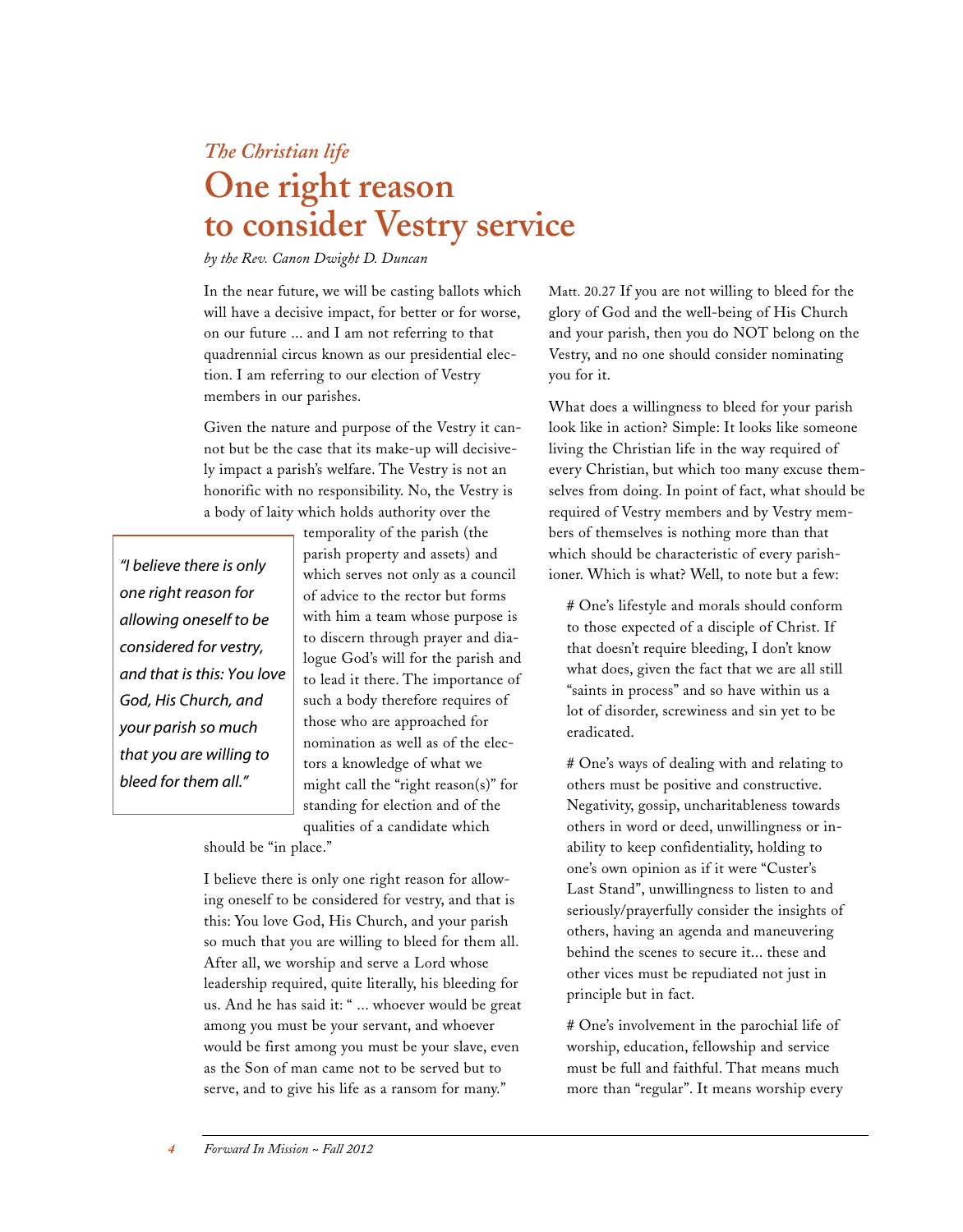Sunday and Holy Day of Obligation ... it means participating in opportunities to grow in one's knowledge and practice of Christianity, since none of us are yet finished products who know everything there is to know about being a Christian and living like one ... it means gathering with one's fellows in fellowship and serving with them the parish's needs and its service in the world. It means being someone who is

doing this regardless of what anybody else is or is not, and being among the first to do it.

# One should be a tither, putting at the least 10% of one's real income to the service of God and His Church. If you have a problem with that, take it up with God. He's the One who has commanded this of us and it is going to be one of the things for

> which you are going to have to answer to Him on the Day of Judgement.

A willingness to bleed for God, His Church, and one's parish: That is the right reason for being willing to serve on the Vestry. And it is the right reason for nominating and voting for some fellowparishioners for this office and not for others. It has always been blood which has been required for the on-goingness and the vitality of the Church. It started with Jesus and it will end with Him ... and on the way to The End, it is what the Church needs from those who would lead her.

*Canon Duncan retired in 2011 after 34 years as rector of St. Matthias Anglican Church in Dallas.*

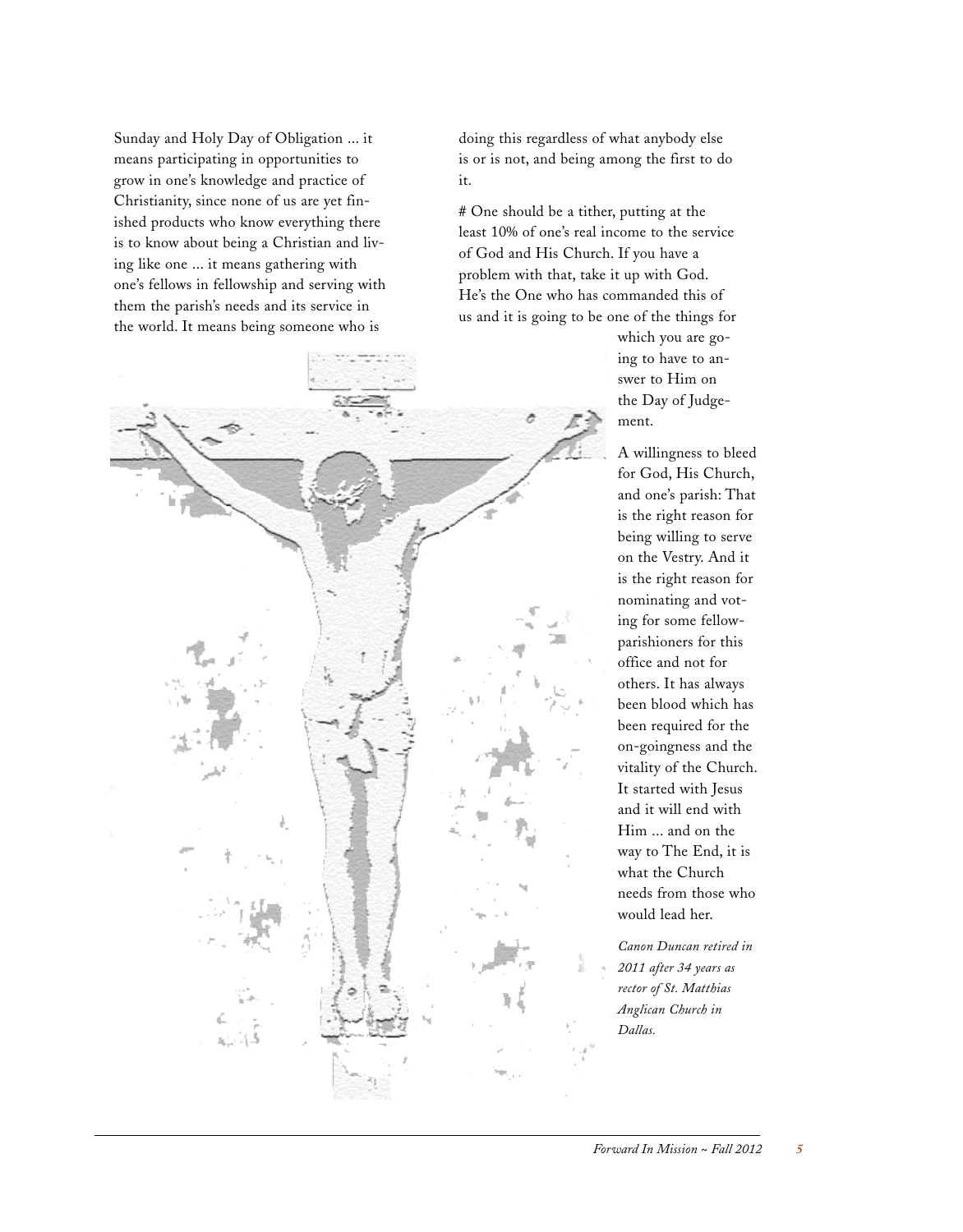### *"Defend us in the day of battle"* **Saint Michael's Conference forms Anglican youth**

*by Joseph Francis*

The Saint Michael's Conference is a seven-day program bringing youth aged 12 to 19 together in a community of prayer, worship, support, and education.

When my parents dropped me off at Camp Crucis for my first St. Michael's Conference, I was greeted by



a group of 10 or so priests in cassocks and birettas. I had been to summer camp before, but it was immediately evident that St. Mike's wasn't your typical church camp. We were awakened the next morning to pray as the sun rose, then dress in a shirt and tie for Mass. It was apparent that this week

was going to be like none other.

After all, where in the world do you see teenagers passionately chanting and singing hymns at Mass, or devoutly kneeling at Benediction of the Blessed Sacrament and lining up one-by-one for the Sacrament of Confession? Where do you see them eager to hear a lecture on Church history or the biblical origins of the Sacrifice of the Mass, excitedly discussing the doctrine of the Immaculate Conception or the works of G.K. Chesterton? St. Mike's is truly unique in that it speaks to the youth of today who are desperately searching for the truth of the Gospel and the one holy catholic and apostolic Church.

A typical day at the conference is marked by Morning Prayer, Solemn High Mass, three hours of religious classes, free time for recreational activities, Choral Evensong and a faculty talk, discussion groups, an evening activity, and Compline. The intention of the conference is not to do something "new," but to faithfully hand on that which has been given to the Church- the catholic faith. Our worship and practice are therefore unapologetically Anglo-Catholic, and our teaching orthodox. St. Michael is a good choice

for patron, as he symbolizes a strong religion, where true joy is to be found.

Many would say St. Mike's is too "old school" for teenagers – that they would rather be given a simplified Christian message and contemporary music. Yet attendance grows every year, raising up more and more strong Anglican youth that go back to their parishes energized about the catholic faith. The Conference exemplifies what it means to truly be a Church camp. We spend a lot of time having fun and fellowship, but we also spend many hours seriously talking about God and worshipping Him devoutly.

This past summer I attended my fourth and final year as a conferee, or "Michaelite", at the age of 19. St. Mike's has truly been the single most influential experience in my life as a Christian, and it is largely due to my formation there that I have been discerning a call to the priesthood. I honestly believe that the conference is desperately needed by our church in order to raise up the next generation of Anglicans, and I highly encourage all youth to attend.

For more information, visit www.stmichaelsw.org.

*Joseph Francis is a member of St. Peter & St. Paul, Arlington, and a sophomore at Texas A&M.*



*Clergy relish their role as instructors at the Saint Michael's Conference each summer.*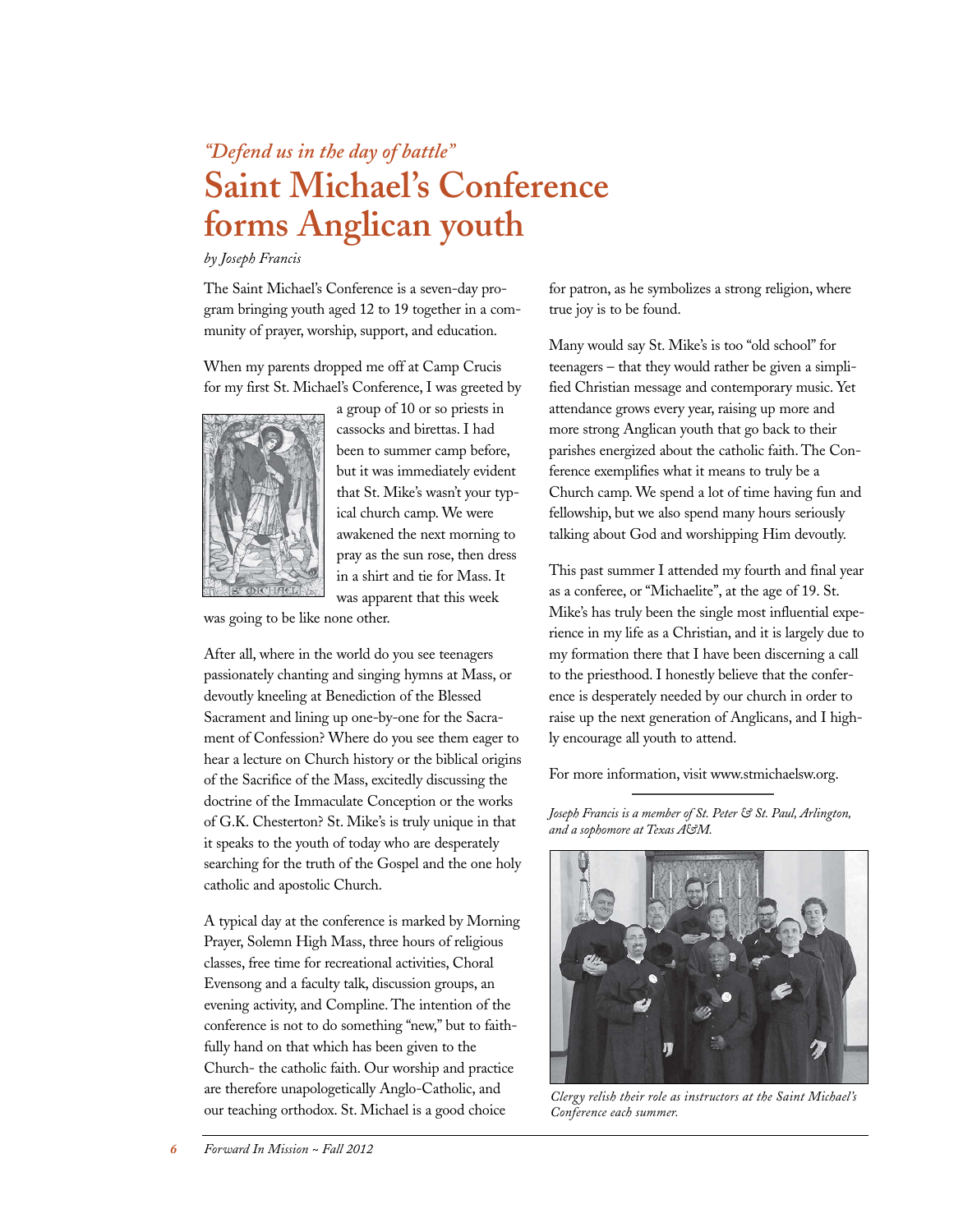### *Equipping the Saints* **Guidance offered for needs of the aging**

*by the Rev. Zeke Rogers*

The Elder Care Committee was formed to be a resource for our priests and parishioners who are dealing with difficult and emotion-filled decisions associated with the aging process.



Our committee will act as a resource to connect families who are struggling with the difficult choices of elder care with the people who can help them. Our goal is to provide the people of this

diocese with the resources to meet the needs of each unique situation associated with aging.

We are looking to partner with you in two ways that will benefit the whole diocese.

First, we hope you will to identify resource people within your church. We are asking for your help in identifying those in your church who are advocates for the elderly, as well as those already assisting them. These might be attorneys who can help execute a power-of-attorney document or medical

directive; a professional who can navigate through Medicare coverage options; or a hospice caregiver – to give just three examples. We want to develop a broad and deep network of resource people, so that no one will be overburdened and each part of the diocese will be locally served. If you have members to recommend, please ask them to contact Fr. Zeke Rogers or one of the other committee members listed on their web page (see below)

Secondly, our committee members are available to consult with you or with a church member, or to visit your church and speak on various topics of interest such as

- legal,
	- housing,
		- health,
			- pastoral care, and
				- financial resources.

Please keep the Elder Care committee in mind when you are planning your fall or Lenten programs. For more information, visit our web page http://eldercare.fwepiscopal.org/ecaremain.html or contact me (Fr. Rogers) at 817-473-6205.

### *9/11 tribute*

This year on Sept. 11, St. Vincent's Cathedral in Bedford tolled its tower bell once for each of the 2,996 people who died in the terrorist attacks on that day in 2001. The bell rang once every 10 seconds for eight hours and 32 minutes.

### *Administrators' Workshop*

All clergy, parish treasurers, and finance officers are encouraged to attend the annual Adminis-

# **Around the Diocese**

trators' Workshop presented by the diocese. Topics include insurance and human resources updates and IRS requirements. This informative workshop is set for Saturday, Feb. 9, 2013.

### *Anglican Aggies*

Students and other Anglicans in College Station, Texas, are invited to attend Sunday afternoon Eucharist twice a month with the Anglican Aggies. See anglicanaggies.weebly.com.